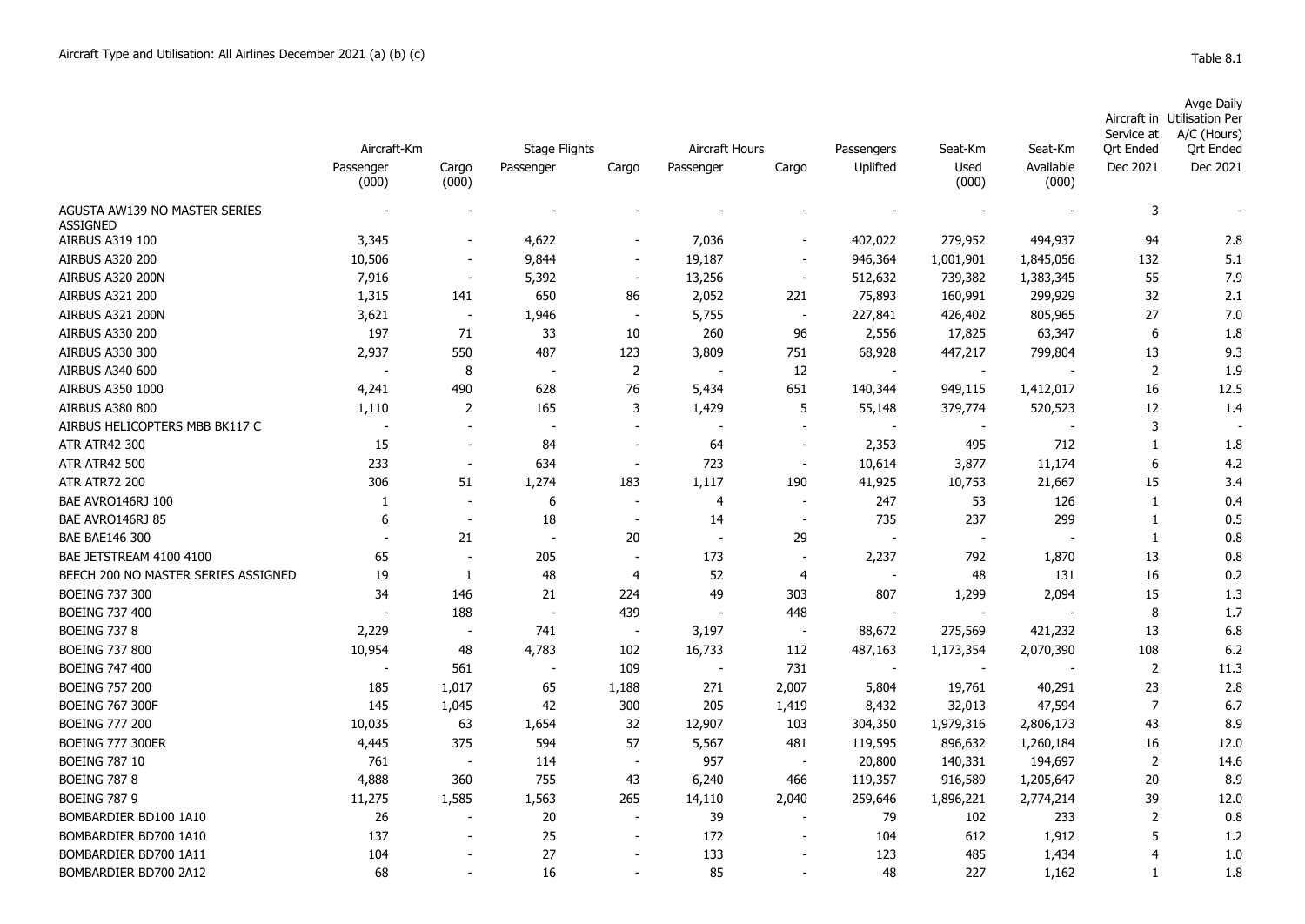|                                                                                 | Aircraft-Km              |                          | <b>Stage Flights</b> |                          | Aircraft Hours |                          | Passengers | Seat-Km                        | Seat-Km            | Service at<br>Ort Ended                    | Avge Daily<br>Aircraft in Utilisation Per<br>A/C (Hours)<br>Ort Ended |
|---------------------------------------------------------------------------------|--------------------------|--------------------------|----------------------|--------------------------|----------------|--------------------------|------------|--------------------------------|--------------------|--------------------------------------------|-----------------------------------------------------------------------|
|                                                                                 | Passenger<br>(000)       | Cargo<br>(000)           | Passenger            | Cargo                    | Passenger      | Cargo                    | Uplifted   | Used<br>(000)                  | Available<br>(000) | Dec 2021                                   | Dec 2021                                                              |
| BRITTEN NORMAN BN2A UNDESIGNATED<br><b>MASTER SERIES</b>                        | 15                       |                          | 441                  | $\blacksquare$           | 111            |                          | 1,436      | 63                             | 122                | 2                                          | 1.8                                                                   |
| CANADAIR CL600 2B16 600                                                         | 43                       |                          | 24                   |                          | 61             |                          | 74         | 160                            | 514                | 7                                          | 0.3                                                                   |
| CESSNA 404 NO MASTER SERIES ASSIGNED                                            |                          | $\overline{\phantom{a}}$ |                      | ۰                        |                | $\overline{\phantom{a}}$ |            | $\overline{\phantom{a}}$       |                    | $\overline{2}$                             |                                                                       |
| CESSNA 510 NO MASTER SERIES ASSIGNED                                            | ٠                        |                          |                      |                          |                |                          | $\sim$     | $\overline{\phantom{a}}$       |                    | $\mathbf{1}$                               |                                                                       |
| CESSNA 525 NO MASTER SERIES ASSIGNED                                            | 5                        |                          | 5                    |                          | 9              |                          |            | 15                             | 36                 | 3                                          | 0.2                                                                   |
| CESSNA 550 NO MASTER SERIES ASSIGNED                                            | 1                        |                          | 1                    |                          | 1              |                          |            | 2                              | $\overline{4}$     | $\mathbf{1}$                               | 0.4                                                                   |
| CESSNA 560 NO MASTER SERIES ASSIGNED                                            | 61                       |                          | 62                   |                          | 99             |                          |            | 226                            | 504                | $\overline{7}$                             | 0.6                                                                   |
| <b>CESSNA F406 NO MASTER SERIES</b><br><b>ASSIGNED</b>                          |                          |                          |                      |                          |                |                          |            |                                |                    | 6                                          |                                                                       |
| DASSAULT FALCON 2000 NO MASTER<br><b>SERIES ASSIGNED</b>                        | 34                       |                          | 14                   |                          | 46             |                          | 49         | 122                            | 338                | 3                                          | 0.4                                                                   |
| DASSAULT FALCON 7X NO MASTER SERIES<br><b>ASSIGNED</b>                          | 77                       | $\overline{\phantom{a}}$ | 28                   | $\overline{\phantom{a}}$ | 99             | $\overline{\phantom{a}}$ | 101        | 282                            | 1,072              | $\overline{7}$                             | 0.4                                                                   |
| DASSAULT FALCON 900EX NO MASTER<br><b>SERIES ASSIGNED</b>                       | $\overline{\phantom{a}}$ |                          |                      | $\overline{\phantom{a}}$ |                | $\blacksquare$           |            | $\overline{\phantom{a}}$       |                    | $\sim$                                     | 1.1                                                                   |
| DE HAVILLAND DHC6 400                                                           | 40                       |                          | 244                  |                          | 226            |                          | 1,449      | 261                            | 769                | 3                                          | 2.3                                                                   |
| <b>DORNIER 228 200</b>                                                          | 21                       | $\overline{a}$           | 279                  | $\overline{\phantom{a}}$ | 126            |                          | 2,876      | 226                            | 406                | 3                                          | 1.6                                                                   |
| EMBRAER EMB135 NO MASTER SERIES<br><b>ASSIGNED</b>                              | 126                      | $\blacksquare$           | 242                  | $\blacksquare$           | 292            | $\blacksquare$           | 3,508      | 1,534                          | 3,485              | 8                                          | 1.3                                                                   |
| <b>EMBRAER EMB145 NO MASTER SERIES</b><br><b>ASSIGNED</b>                       | 790                      | $\overline{\phantom{a}}$ | 1,676                | $\overline{a}$           | 1,944          |                          | 43,805     | 20,439                         | 38,710             | 15                                         | 4.5                                                                   |
| <b>EMBRAER EMB505 NO MASTER SERIES</b><br><b>ASSIGNED</b><br>EMBRAER ERJ170 100 | 5                        | $\overline{\phantom{a}}$ | 9<br>$\overline{a}$  | $\overline{a}$           | 8              | $\overline{\phantom{a}}$ |            | 10<br>$\overline{\phantom{a}}$ | 33                 | $\overline{4}$<br>$\overline{\phantom{a}}$ | 0.2                                                                   |
| EMBRAER ERJ190 100                                                              | 967                      |                          | 1,566                | ۰                        | 2,039          |                          | 76,436     | 48,176                         | 94,867             | 25                                         | 3.2                                                                   |
| EMBRAER ERJ190 200                                                              | 43                       | $\overline{a}$           | 166                  | $\overline{a}$           | 142            | $\blacksquare$           | 12,114     | 3,135                          | 5,248              | $\mathbf{1}$                               | 5.1                                                                   |
| <b>GULFSTREAM GIV NO MASTER SERIES</b><br><b>ASSIGNED</b>                       |                          |                          |                      | $\overline{a}$           |                | $\overline{\phantom{a}}$ |            |                                |                    | $\mathbf{1}$                               |                                                                       |
| GULFSTREAM GULFSTREAM G280 NO<br>MASTER SERIES ASSIGNED                         | 11                       | $\blacksquare$           | 14                   | $\overline{\phantom{a}}$ | 17             | $\overline{\phantom{a}}$ | 37         | 36                             | 97                 | $\mathbf{1}$                               | 0.4                                                                   |
| <b>GULFSTREAM GV NO MASTER SERIES</b><br><b>ASSIGNED</b>                        | 106                      |                          | 27                   | $\overline{a}$           | 132            |                          | 98         | 440                            | 1,568              | 3                                          | 1.4                                                                   |
| <b>GULFSTREAM GVI NO MASTER SERIES</b><br>ASSIGNED                              | 16                       |                          | $\overline{4}$       | $\overline{a}$           | 19             |                          | 13         | 77                             | 194                | 3                                          | 0.3                                                                   |
| <b>GULFSTREAM GVII NO MASTER SERIES</b><br><b>ASSIGNED</b>                      | 31                       |                          | 6                    | ۰                        | 36             |                          | 17         | 100                            | 558                | $\mathbf{1}$                               | 1.3                                                                   |
| HAWKER HAWKER 800 NO MASTER SERIES<br><b>ASSIGNED</b>                           | 25                       | $\blacksquare$           | 23                   | $\blacksquare$           | 40             |                          |            | 98                             | 225                | $\overline{2}$                             | 0.6                                                                   |
| SAAB 340 NO MASTER SERIES ASSIGNED                                              | 214                      | 9                        | 903                  | $\overline{7}$           | 770            | 21                       | 12,484     | 3,528                          | 7,057              | 15                                         | 1.8                                                                   |
| Total                                                                           | 83,748                   | 6,730                    | 42,190               | 3,273                    | 127,246        | 10,086                   | 4,059,316  | 11,830,255                     | 18,643,966         | 881                                        | 5.2                                                                   |